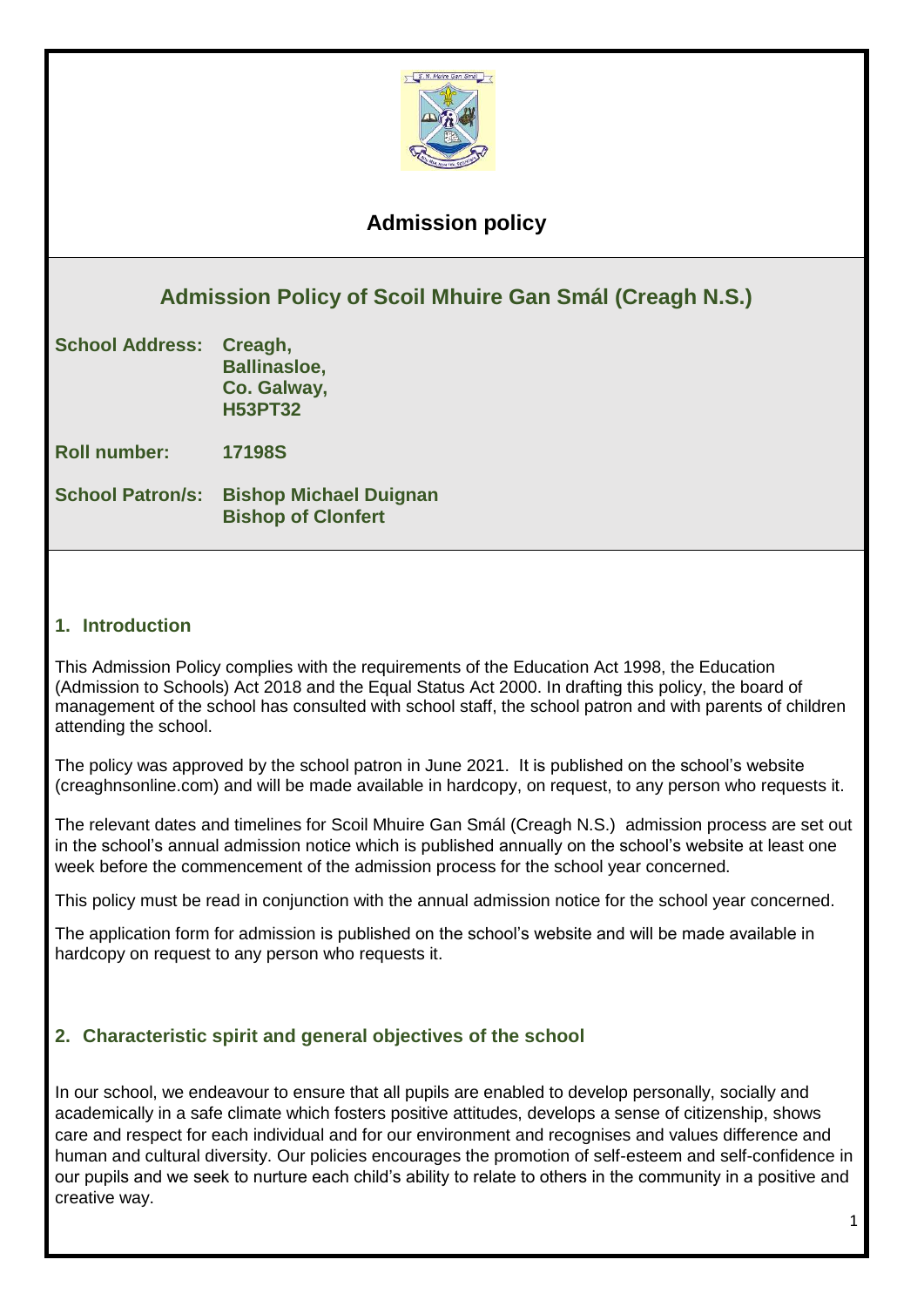**Catholic Ethos** in the context of a Catholic primary school means the ethos and characteristic spirit of the Roman Catholic Church, which aims at promoting;

a) The full and harmonious development of all aspects of the person of the pupil, including the intellectual, physical, cultural, moral and spiritual aspects

b) A living relationship with God and with other people

c) A philosophy of life inspired by belief in God and in the life, death and resurrection of Jesus

d) The formation of the pupils in the Catholic faith,

The purpose of a Catholic school is to assist parents in providing an education for their children, which is inspired by the Gospel. A Catholic school is essentially a community of faith, in which:

- The values of the Gospel influence the manner in which the school is managed as well as the relationships among teachers and between teachers and their pupils
- Religious education is taught with the same professionalism as would be expected for any other subject and resourced accordingly
- Children of other faiths and none are welcomed on a basis of equality and included fully in the life of the school community, with absolute respect for their own religious faith, but without compromising the religious ethos of the school
- Personal and liturgical prayer are encouraged and facilitated.
- Communications with parents and messages on social media make reference from time to time to the faith dimension of the school, just as they do to other activities

In accordance with S.15 (2) (b) of the Education Act, 1998 the Board of Management of Scoil Mhuire Gan Smál shall uphold, and be accountable to the patron for, so upholding, the characteristic spirit of the school as determined by the cultural, educational, moral, religious, social, linguistic and spiritual values and traditions which inform and are characteristic of the objectives and conduct of the school.

This policy should be read in conjunction with our other school policies, including our Code of Behaviour, Child Safeguarding statement and Policy, Anti Bullying Policy, Special Educational Needs Policy etc. Such school policies are available on the school website and a hard copy will be made available on request via the school office.

## **Scoil Mhuire Gan Smál (Creagh N.S) Mission Statement**;

**Our school aims to provide a happy, secure, friendly, learning environment, where children, parents, teachers, support staff and Board of Management work in partnership, where each individual is valued, encouraged and respected for his / her uniqueness and facilitated to reach his / her full potential in a positive, supportive and Christian atmosphere.**

## **General School Information**

| <b>Official Opening Hours:</b>            | $9.30$ a.m.-2.10 p.m. $-$ (Junior & Senior Infants)<br>9.20 a.m.- 3.00 p.m. $(1^{st}$ Class – 6 <sup>th</sup> Class) |
|-------------------------------------------|----------------------------------------------------------------------------------------------------------------------|
| <b>School's Denominational Character:</b> | Roman Catholic School under the patronage of the<br>Catholic Bishop of Clonfert: Bishop. Michael Duignan.            |
| <b>School Staff:</b>                      | 1 Administrative Principal<br>16 Mainstream Class Teachers<br>8 S.E.N. Teachers<br>1 E.A.L. Teacher                  |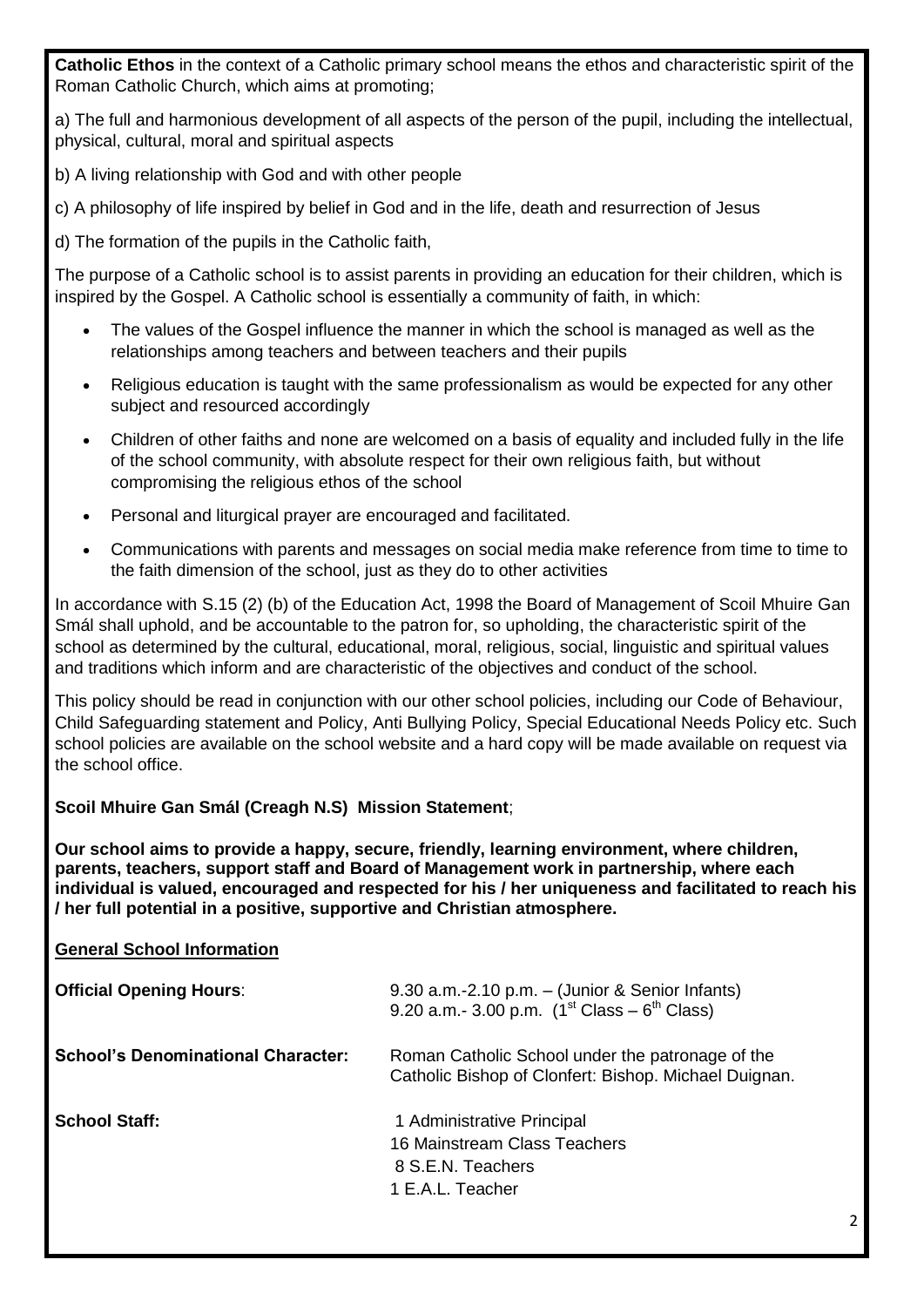| 1 Teacher for C.L.A.S.S. |  |  |  |  |
|--------------------------|--|--|--|--|
|--------------------------|--|--|--|--|

- 6 Special Needs Assistants
- 3 Teachers on the Covid Supply Panel
- 1 Secretary
- 1 Caretaker

**Board of Management 2021/2023:** Frank Gallagher (Chairperson) Áine Ni Cholleráin Bleahene (Acting Principal) Miriam Commerford, Rita Moore Carmel Stack Aidan Curley Caroline Gallagher Fr. John Garvey **Classes:** Mixed school with a full range of classes from Junior Infants Sixth.

- Our school will communicate its enrolment dates via the Admission's Notice to the wider community through school newsletters, the school website and the parish bulletin. Enrolment date will not be earlier than 1st January of the year of enrolment.
- The date for Junior Infants to start school shall usually be the beginning of September of the year of enrolment.
- Cut off date for receipt of Enrolment Application Forms shall be according to the date on the annual Admission's Notice.

# **3. Admission Statement**

Scoil Mhuire Gan Smál (Creagh N.S) will not discriminate in its admission of a student to the school on any of the following:

- the gender ground of the student or the applicant in respect of the student concerned,
- the civil status ground of the student or the applicant in respect of the student concerned,
- the family status ground of the student or the applicant in respect of the student concerned,
- the sexual orientation ground of the student or the applicant in respect of the student concerned,
- the religion ground of the student or the applicant in respect of the student concerned,
- the disability ground of the student or the applicant in respect of the student concerned,
- the ground of race of the student or the applicant in respect of the student concerned,
- the Traveller community ground of the student or the applicant in respect of the student concerned, or
- the ground that the student or the applicant in respect of the student concerned has special educational needs

As per section 61 (3) of the Education Act 1998, 'civil status ground', 'disability ground', 'discriminate', 'family status ground', 'gender ground', 'ground of race', 'religion ground', 'sexual orientation ground' and 'Traveller community ground' shall be construed in accordance with section 3 of the Equal Status Act 2000.

Scoil Mhuire Gan Smál is a co-educational Primary school whose objective is to provide education in an environment which promotes Catholic religious values and does not discriminate in relation to the admission of a student who has applied for a place in the school in accordance with section 7A of the Equal Status Act 2000.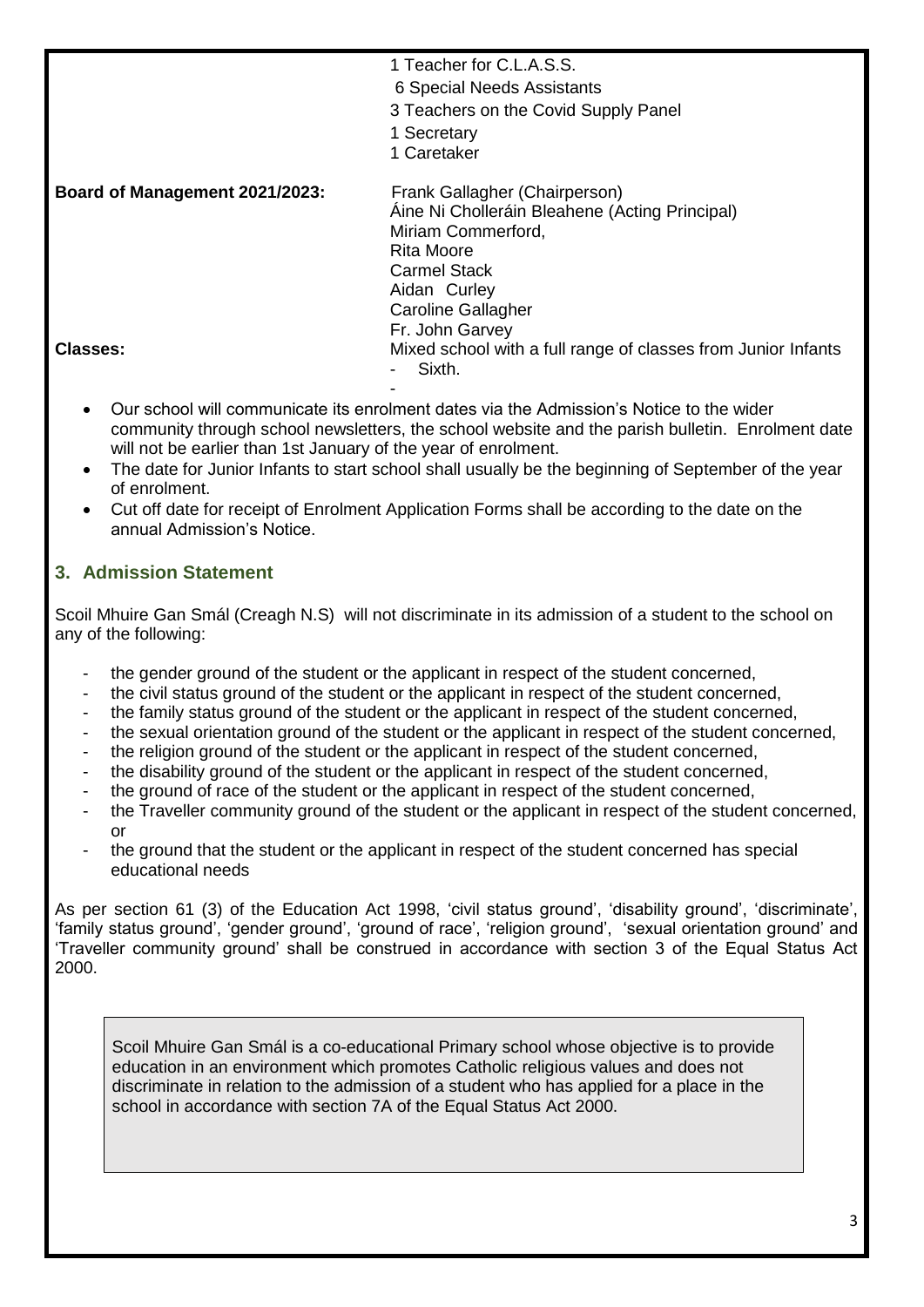# **4. Categories of Special Educational Needs catered for in the school**

- Scoil Mhuire Gan Smál embraces the philosophy of inclusiveness and endeavours to reflect that philosophy in the admission of pupils with disabilities or other special educational needs. The school welcomes applications from children with special educational needs. Such applications will be processed in accordance with the provisions of this policy.
- Pupils with special educational needs will be resourced in accordance with the level of resources provided by the Department of Education and Skills (DES) and the National Council for Special Education (NCSE).
- In order to assist the school in establishing the educational and physical needs of a successful applicant, relevant to his/her ability or special needs, and to profile the support services required the school requests that parent(s) of the pupils accepted for enrolment;
	- Inform the school of any special needs as early as possible and
	- Ensure that copies of relevant professional reports are provided so that provision can be made for that applicant's welfare and educational progress.
	- Where a report is not available and in the event that an applicant is accepted for an enrolment, a request will be made that the successful applicant be assessed immediately. Following receipt of the report, the Board of Management will assess how the school can meet the needs as specified therein.
	- Where the Board of Management deems that further resources are required, it will request the DES and or NCSE and or HSE to provide resources required to meet the needs of the child as outlined in the medical and or psychological report(s).
	- The Principal may, in conjunction with the Special Educational Needs Officer (SENO) or the DES Inspector, meet with the parent(s) of the child to discuss the child's needs. This meeting is not a condition of enrolment

# **5. Admission of Students**

This school shall admit each student seeking admission except where –

- a) the school is oversubscribed (please see [section 6](#page-3-0) below for further details)
- b) a parent of a student, when required by the principal in accordance with section 23(4) of the Education (Welfare) Act 2000, fails to confirm in writing that the code of behaviour of the school is acceptable to him or her and that he or she shall make all reasonable efforts to ensure compliance with such code by the student

Scoil Mhuire Gan Smál is a Co-educational Catholic School and may refuse to admit as a student a person who is not of Catholic denomination where it is proved that the refusal is essential to maintain the ethos of the school.

# <span id="page-3-0"></span>6. **Oversubscription**

In the event that the school is oversubscribed, the school will, when deciding on applications for admission, apply the following selection criteria in the order listed below to those applications that are received within the timeline for receipt of applications as set out in the school's annual admission notice:

**Child must be 4 years of age on or before the 31st March of the year of**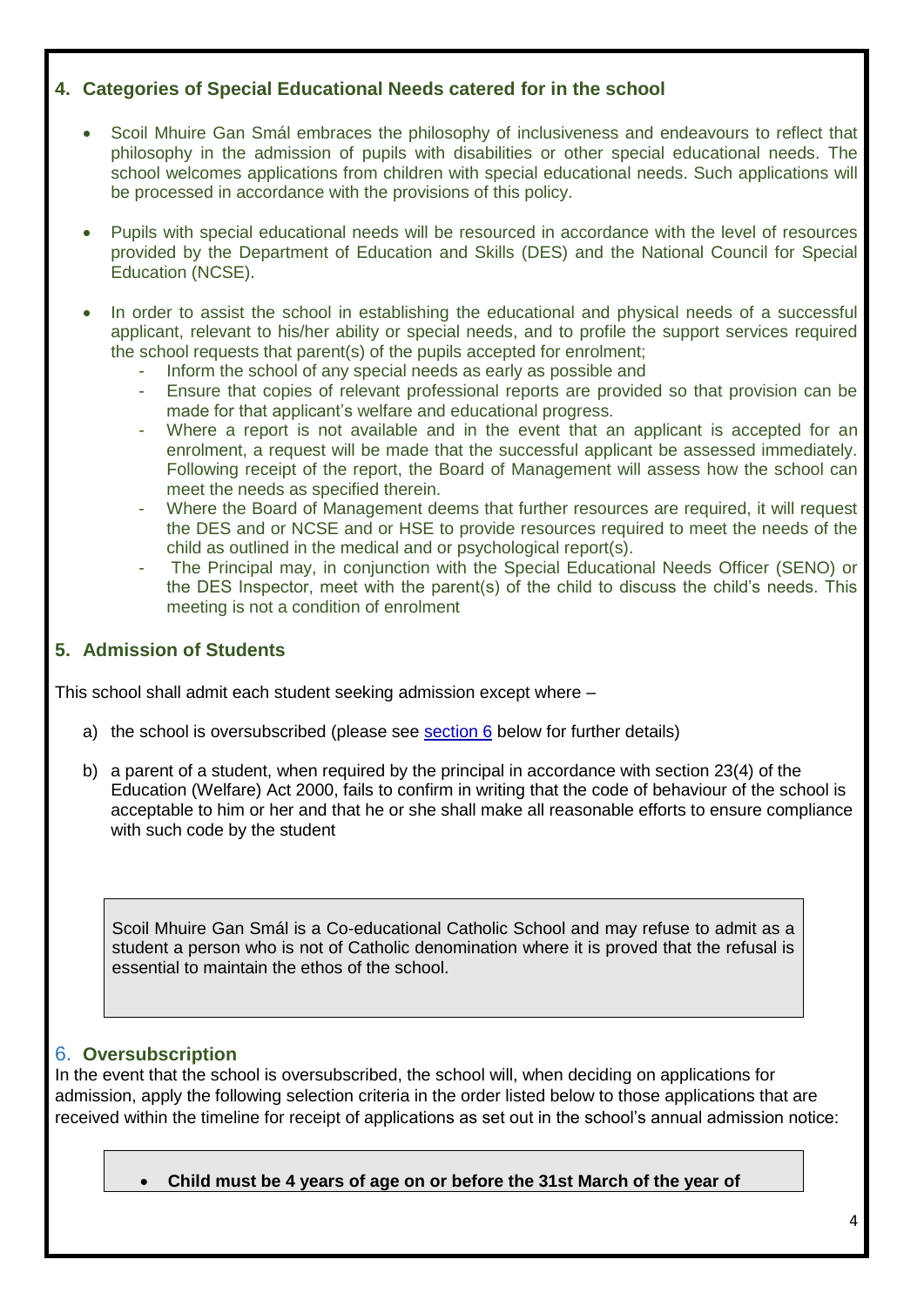#### **enrolment and if transferring must be age appropriate to their grade.**

- On the first admission of a child to an Irish National School the parents/guardians must supply our school with satisfactory documentary evidence of the birth date of the child i.e. Long Form Birth/Adoption Certificate.
- As a general principle, and in so far as practicable, having regard to our school's enrolment policy, children will be enrolled provided there is:
	- Place/Space available
	- **Department of Education and Science guidelines in relation to class** size or staffing provision are adhered to.
	- That the physical space and/or health and welfare of children are not compromised.

#### **Selection Criteria:**

**1.1** Children living in our catchment area

{Our catchment area is defined as starting at Bridge Street, Ballinasloe and continuing in a general easterly direction to incorporate all the townlands, streets and estates in the Parish of Creagh. It also includes the townland of Culliagh in the Parish of Moore, a traditional catchment area for the school}.

- **1.2** Children with siblings already in the school.
- **1.3** Children whose family have traditionally attended our school, eg. Parents/Grandparents
- **1.4** All other applications : This category will also include pupils who while living in our catchment area enrolled in another primary school and who subsequently seek to transfer to our school.

## **Junior Infants Admissions**

While recognising the right of parents to seek to enrol their child to a school of their choice, in order to ensure the safety and educational needs of pupils, the Board of Scoil Mhuire gan Smál reserves the right to determine the maximum class sizes. The Board of Scoil Mhuire Gan Smál has determined the maximum number of applicants who can be enrolled in Junior Infants each academic year as 60. Bearing in mind;

- Overall school capacity
- **Availability of space in classrooms**
- **Maximum class sizes**
- **Health and safety requirements**
- Availability of staff, resources, facilities and grants
- **Educational needs of existing pupils enrolled in the school**
- The DES/Patron requirements

While the maximum number of applicants that can be enrolled in in each Junior Infant class has been decided by the Board of Management as 27. The Board reserves the right to change this number should relevant circumstances change.

In the event that there are two or more students tied for a place or places in any of the selection criteria categories above (the number of applicants exceeds the number of remaining places), the following arrangements will apply:

**For Admissions to Junior Infants:**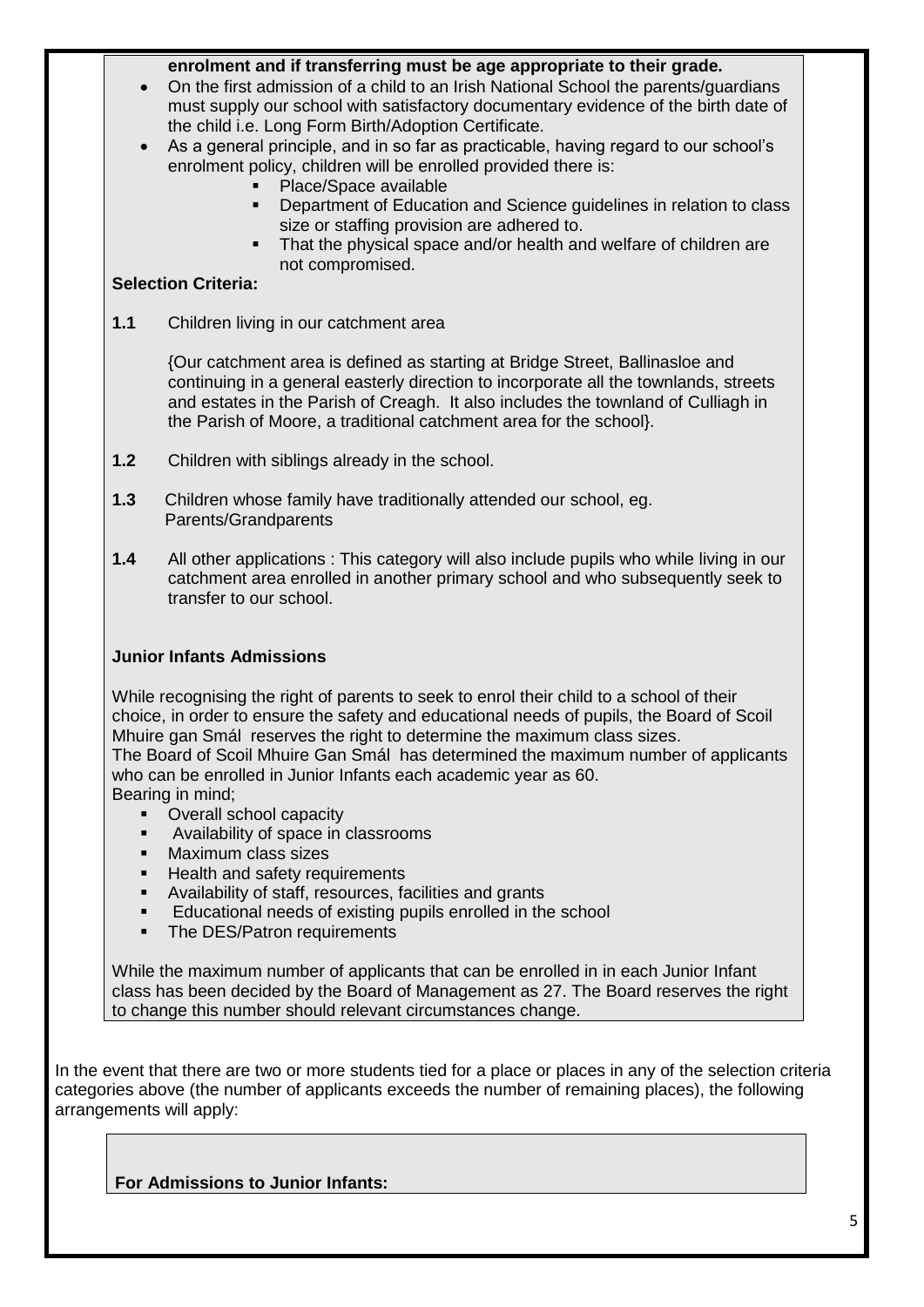- If the maximum number of admissions is reached as outlined above, a selection process will apply whereby places will be offered to complete applications beginning with the oldest eligible applicant in that category and proceeding in descending order of age from the oldest to the youngest until all remaining available places have been filled.
- If during this selection process, two or more applicants have the same date of birth, the school will apply a random selection process to these applicants only in order to establish to whom places in that category will be offered.
- A waiting list for unsuccessful applications will be compiled and applicants will be placed on the list in the order of priority as set out above.
- Where a vacancy becomes available, applicants on the waiting list will be offered a place in accordance with the order of priority the applicant has been placed on the list. Incomplete applications will not be considered and applicants will not be placed on the waiting list.
- In a particular year, an applicant may fulfil the enrolment criteria and be offered a place. The parents of the applicant may accept this place and subsequently decide not to send their child to school that particular year. In this instance the applicant's place cannot be deferred. Instead, the applicant must reapply the following year and will be offered a place if they fulfil the enrolment criteria for that following year.

#### **For Admissions to other classes:**

- If there are two or more students tied for a place within categories; and the admissions have been submitted during the period specified for receiving applications set out in the annual admission notice of the school for the school year concerned; the school will apply a random selection process to these applicants only in order to establish to whom places in that category will be offered.
- If there are two or more students tied for a place within categories; and the admissions have been submitted after the period specified for receiving applications set out in the annual admission notice of the school for the school year concerned; these will be admitted according to the date in which they seek admission.
- If a child transfers into the catchment area during the school year (not including children transferring from other schools within the local area) and a placement becomes available in the school, that child will be prioritised for admission over children from other categories awaiting admission.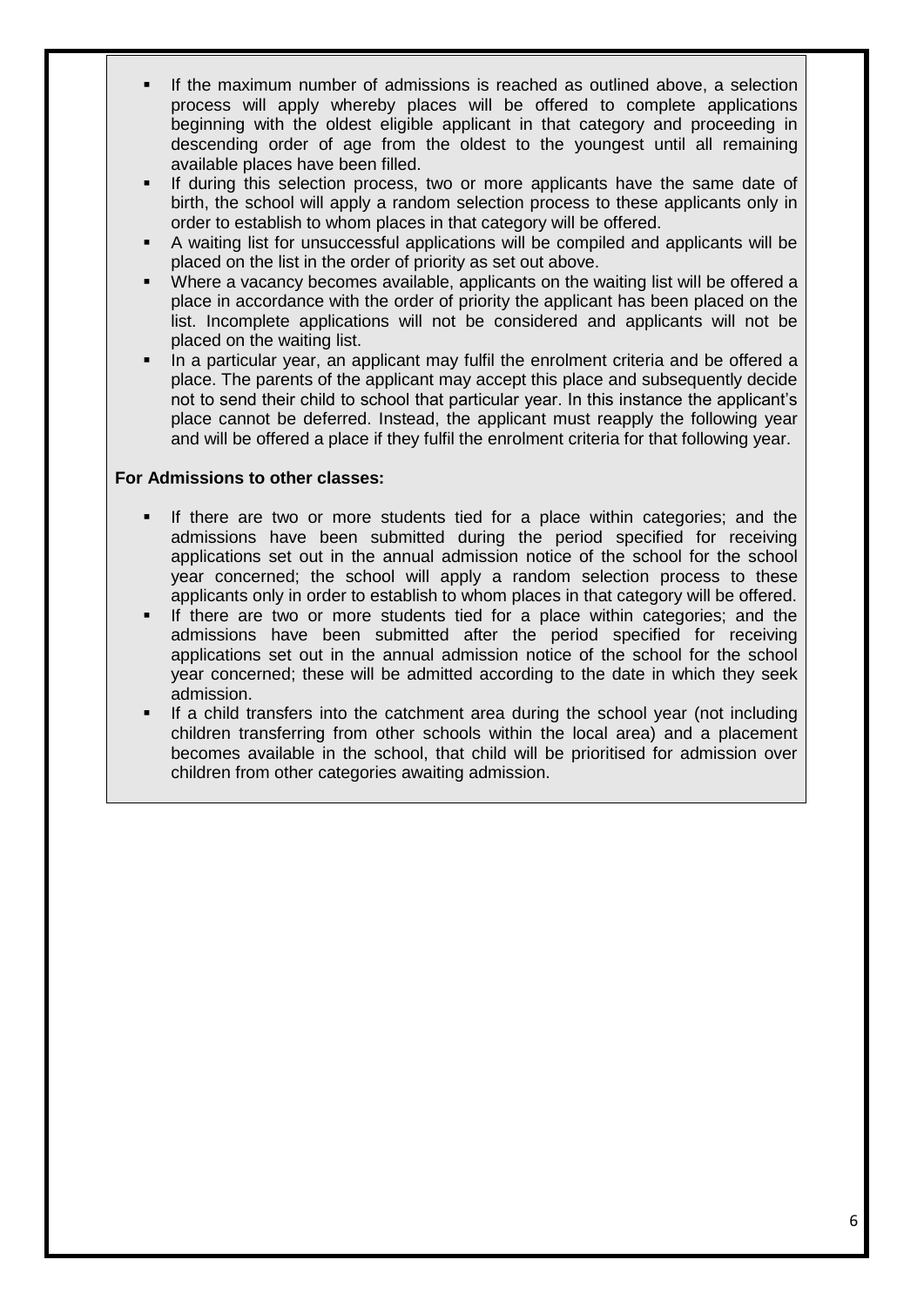#### **7. What will not be considered or taken into account**

In accordance with section 62(7)(e) of the Education Act, the school will not consider or take into account any of the following in deciding on applications for admission or when placing a student on a waiting list for admission to the school:

|           | (a) a student's prior attendance at a pre-school or pre-school service, including |  |
|-----------|-----------------------------------------------------------------------------------|--|
| naíonraí, |                                                                                   |  |

other than in relation to a student's prior attendance at—

(I) an early intervention class, or

(II) an early start pre-school, specified in a list published by the Minister from time to time;

- (b) the payment of fees or contributions (howsoever described) to the school;
- (c) a student's academic ability, skills or aptitude;
- (d) the occupation, financial status, academic ability, skills or aptitude of a student's parents;
- (e) a requirement that a student, or his or her parents, attend an interview, open day or other meeting as a condition of admission;
- (f) a student's connection to the school by virtue of a member of his or her family attending or having previously attended the school; (other than
	- (1) siblings of a student attending or having attended the school and
	- (2) parents or grandparents of a student having attended the school.

In relation to (2) parents and grandparents having attended, Creagh N.S. may only apply this criteria to a maximum of 25% of the available spaces as set out in the school's annual admission notice).

(g) the date and time on which an application for admission was received by the school,

**This is subject to the application being received at any time during the period specified for receiving applications set out in the annual admission notice of the school for the school year concerned.**

This is also subject to the school making offers based on existing waiting lists (up until 31<sup>st</sup> January 2025 only).

# **8. Decisions on applications**

All decisions on applications for admission to Scoil Mhuire Gan Smál will be based on the following:

- Our school's admission policy
- The school's annual admission notice
- The information provided by the applicant in the school's official application form received during the period specified in our annual admission notice for receiving applications

(Please see [section 14](#page-8-0) below in relation to applications received outside of the admissions period and [section 15](#page-8-1) below in relation to applications for places in years other than the intake group.)

Selection criteria that are not included in our school admission policy will not be used to make a decision on an application for a place in our school.

# **9. Notifying applicants of decisions**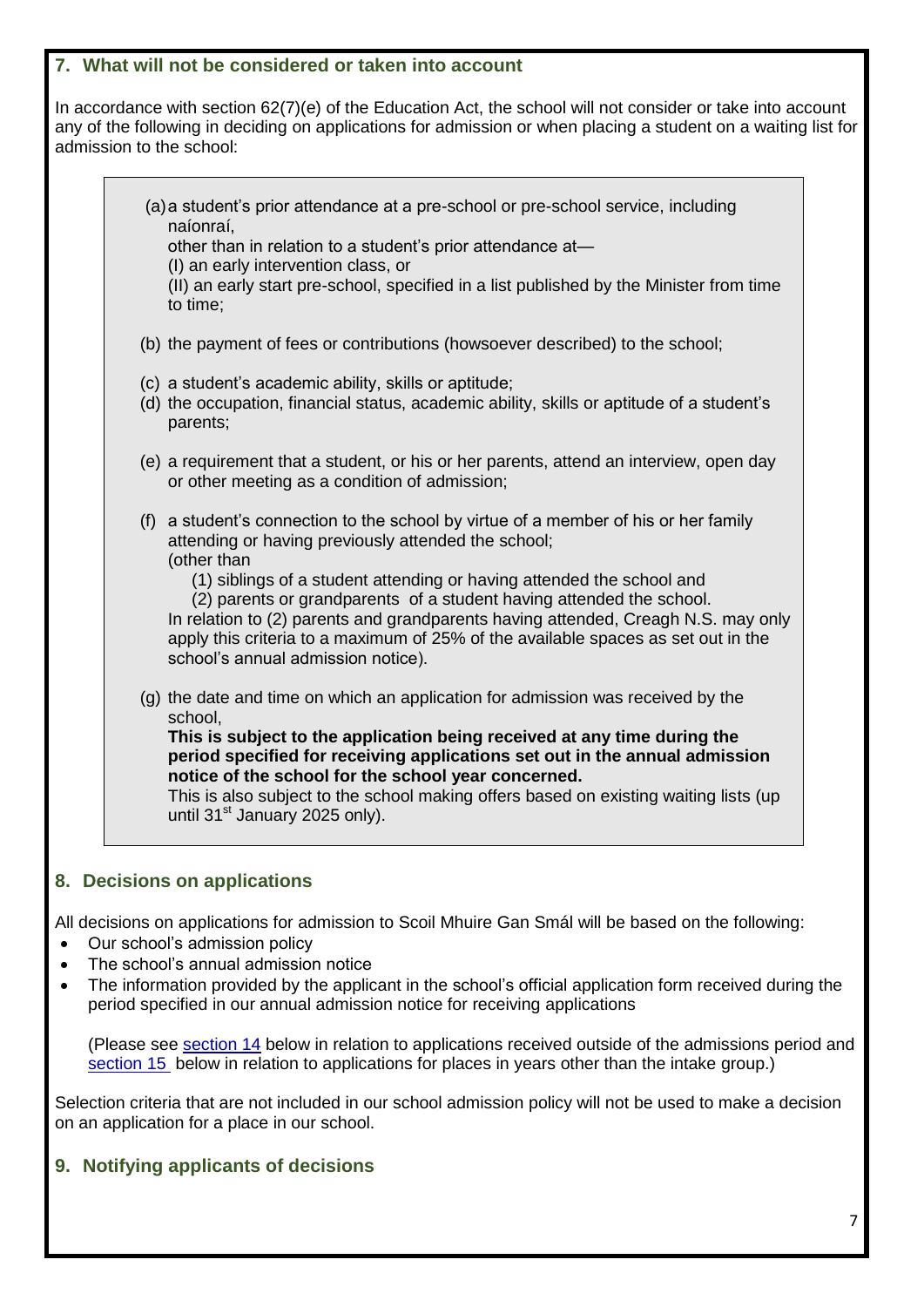Applicants will be informed in writing as to the decision of the school, within the timeline outlined in the annual admissions notice.

If a student is not offered a place in our school, the reasons why they were not offered a place will be communicated in writing to the applicant, including, where applicable, details of the student's ranking against the selection criteria and details of the student's place on the waiting list for the school year concerned.

Applicants will be informed of the right to seek a review/right of appeal of the school's decision (see [section 18](#page-9-0) below for further details).

# <span id="page-7-0"></span>**10. Acceptance of an offer of a place by an applicant**

In accepting an offer of admission from [school name], you must indicate—

(i) whether or not you have accepted an offer of admission for another school or schools. If you have accepted such an offer, you must also provide details of the offer or offers concerned and

(ii) whether or not you have applied for and awaiting confirmation of an offer of admission from another school or schools, and if so, you must provide details of the other school or schools concerned.

# **11.Circumstances in which offers may not be made or may be withdrawn**

An offer of admission may not be made or may be withdrawn by Scoil Mhuire Gan Smál where—

- (i) it is established that information contained in the application is false or misleading.
- (ii) an applicant fails to confirm acceptance of an offer of admission on or before the date set out in the annual admission notice of the school.
- (iii) the parent of a student, when required by the principal in accordance with section 23(4) of the Education (Welfare) Act 2000, fails to confirm in writing that the code of behaviour of the school is acceptable to him or her and that he or she shall make all reasonable efforts to ensure compliance with such code by the student; or
- (iv) an applicant has failed to comply with the requirements of 'acceptance of an offer' as set out in [section 10](#page-7-0) above.

# **12.Sharing of Data with other schools**

Applicants should be aware that section 66(6) of the Education (Admission to Schools) Act 2018 allows for the sharing of certain information between schools in order to facilitate the efficient admission of students.

# **13.Waiting list in the event of oversubscription**

In the event of there being more applications to the school year concerned than places available, a waiting list of students whose applications for admission to Scoil Mhuire Gan Smál were unsuccessful due to the school being oversubscribed will be compiled and will remain valid for the school year in which admission is being sought.

Placement on the waiting list of Scoil Mhuire Gan Smál is in the order of priority assigned to the students' applications after the school has applied the selection criteria in accordance with this admission policy.

Offers of any subsequent places that become available for and during the school year in relation to which admission is being sought will be made to those students on the waiting list, in accordance with the order of priority in relation to which the students have been placed on the list.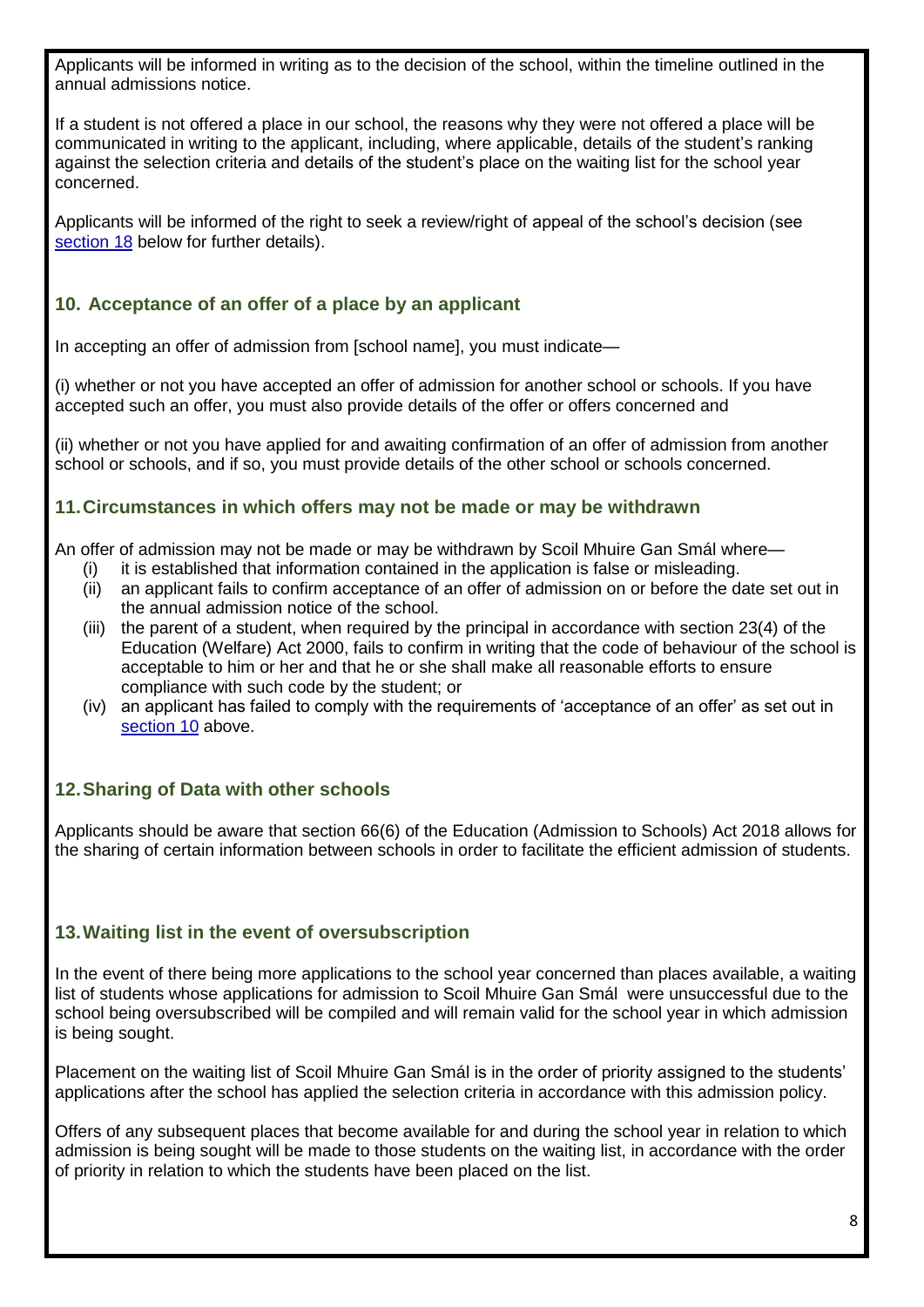## <span id="page-8-0"></span>**14.Late Applications**

All applications for admission received after the closing date as outlined in the annual admission notice will be considered and decided upon in accordance with our school's admissions policy, the Education Admissions to School Act 2018 and any regulations made under that Act.

# <span id="page-8-1"></span>**15.Procedures for admission of students to other years and during the school year**

**The procedures of the school in relation to the admission of students who are not already admitted to the school to classes or years other than the school's intake group are as follows:** 

- **An application for a place in Scoil Mhuire Gan Smál will only be considered should a vacancy exist.**
- The Board of Management reserves the right to determine the maximum number of pupils enrolled in each class as 27. (please see section 6 above which outlines criteria for enrolment)
- The Board reserves the right to change this number should relevant circumstances change.

#### **Should a vacancy exist the applicant will be enrolled in an age appropriate class provided that:**

(1) The school is provided with a fully completed, signed and dated enrolment application form which is available from the school office and the school's website together with all required documentation.

(2) The applicant will be required to provide all relevant reports and references from the school from which the applicant proposes to transfer or the school last attended by the applicant.

(3) Failure to provide the documents referred to above will mean an application is incomplete.

(4) A separate form must be completed for each applicant.

(5) Acceptance by the school office of an application does not mean that same will be processed. Applications that are incomplete, not signed/dated and do not include the required documentation will not be processed.

(6) Submitting inaccurate information on form or in accompanying documentation will render the application void ab initio. Where a place has been offered, this will result in the offer of the place being withdrawn and the place being reallocated. In the case of a placement on a waiting list, it will result in removal from the waiting list.

(7) Written notification of the decision regarding the application will be issued to the parent(s) of the applicant within 21 days of receipt of the fully completed, signed and dated application form provided all requested documentation has also been provided.

(8) Parent(s) of applicants who have been offered a place must inform the school in writing of the acceptance of the place, by completing and returning to the school an admission acceptance form within 10 days. Failure to do so will result in the place being forfeited and reallocated.

(9) Any contact or lobbying of school personnel or Board of Management members regarding admission will disqualify an applicant.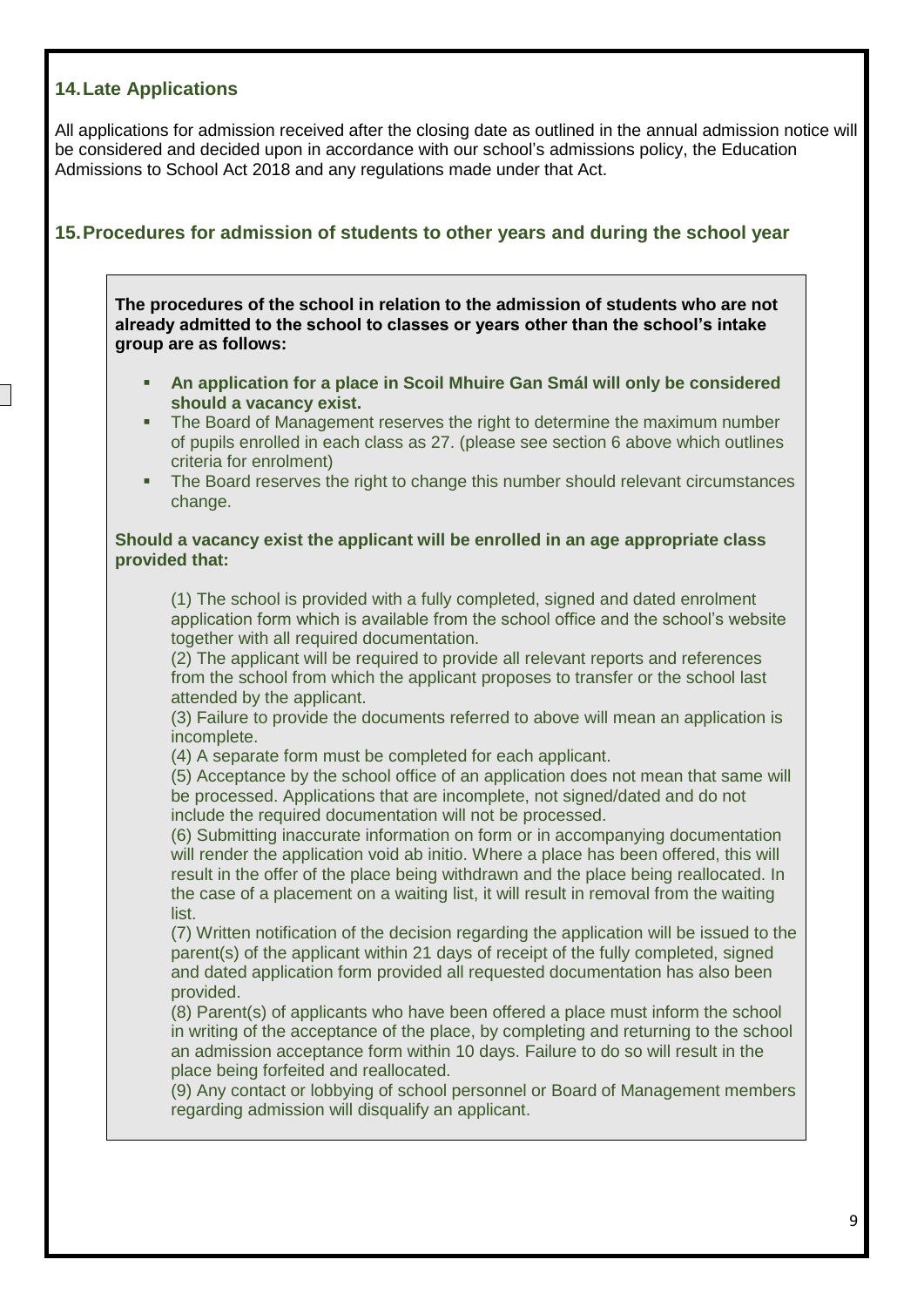# **16.Declaration in relation to the non-charging of fees**

This rule applies to all schools.

The board of Scoil Mhuire Gan Smál or any persons acting on its behalf will not charge fees for or seek payment or contributions (howsoever described) as a condition of-

(a) an application for admission of a student to the school, or

(b) the admission or continued enrolment of a student in the school.

**Note:** Exceptions apply only in relation to fee charging post primary schools, the boarding element in Boarding Schools and admission to post leaving cert or further education courses run by post-primary schools.

# **17. Arrangements regarding students not attending religious instruction**

This section must be completed by schools that provide religious instruction to students.

**The following are the school's arrangements for students, where the parents or in the case of a student who has reached the age of 18 years, the student, who has requested that the student attend the school without attending religious instruction in the school. These arrangements will not result in a reduction in the school day of such students:**

• Children will be assigned other/ non religious school work by the class teacher which can be completed independently during religious instruction time.

• Those who do wish to receive the Sacraments of Confession, Communion or Confirmation are exempt.

• Parents may choose that children not attend school masses or church celebrations. In this case supervision and alternative work will be arranged in the school building. Alternatively, parents may wish their child(ren) join their class/school in the church without partaking in prayers, Communion etc. All pupils are welcome to attend the church should they wish to do so.

• Arrangements are made in collaboration and consultation with parents

## <span id="page-9-0"></span>**18. Reviews/appeals**

## **Review of decisions by the board of Management**

The parent of the student, or in the case of a student who has reached the age of 18 years, the student, may request the board to review a decision to refuse admission. Such requests must be made in accordance with Section 29C of the Education Act 1998.

The timeline within which such a review must be requested and the other requirements applicable to such reviews are set out in the procedures determined by the Minister under section 29B of the Education Act 1998 which are published on the website of the Department of Education and Skills.

The board will conduct such reviews in accordance with the requirements of the procedures determined under Section 29B and with section 29C of the Education Act 1998.

**Note:** Where an applicant has been refused admission due to the school being oversubscribed, the applicant **must request a review** of that decision by the board of management prior to making an appeal under section 29 of the Education Act 1998.

Where an applicant has been refused admission due to a reason other than the school being oversubscribed, the applicant **may request a review** of that decision by the board of management prior to making an appeal under section 29 of the Education Act 1998.